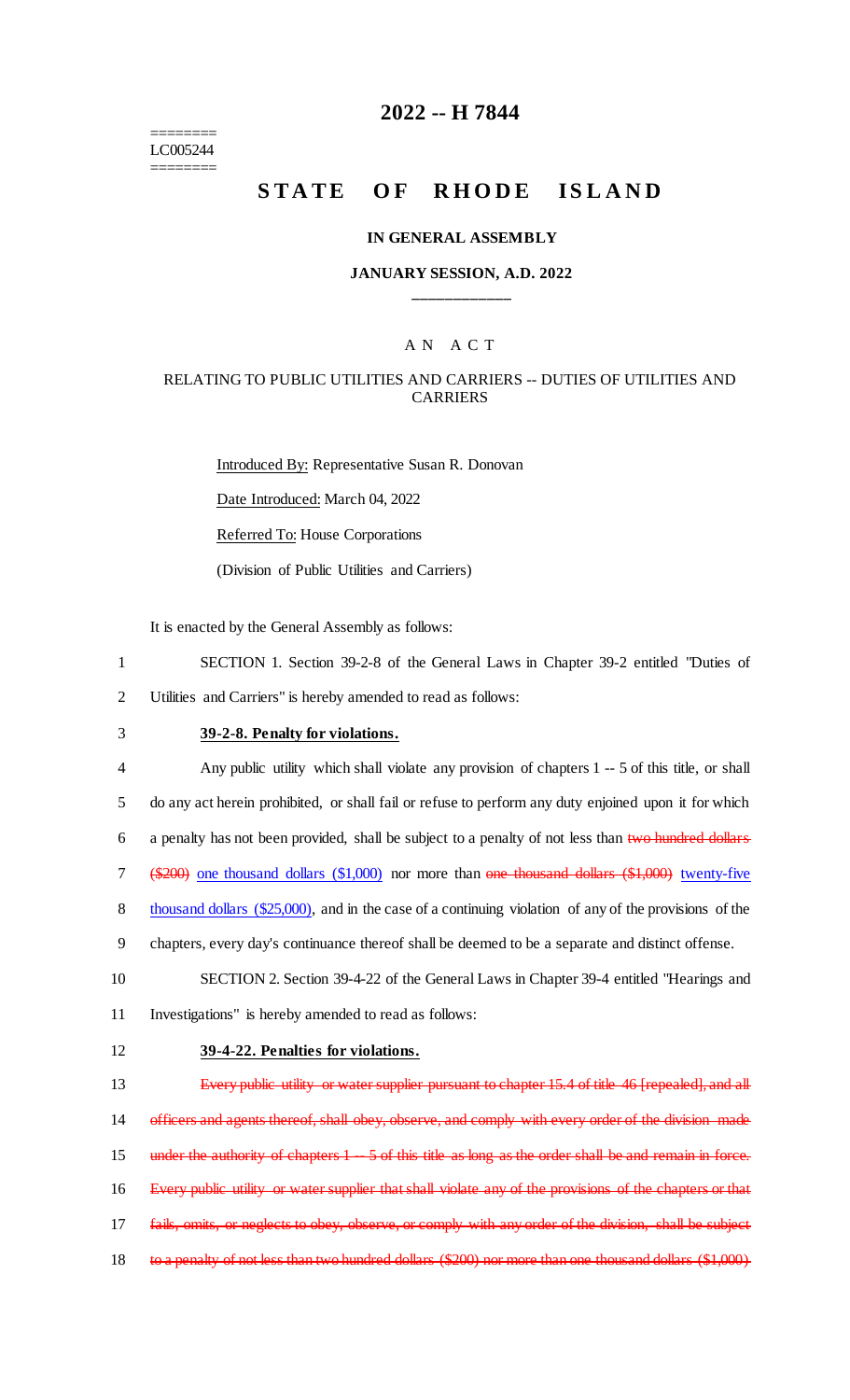for each and every offense. Every violation of the order shall be a separate and distinct offense and,

2 in case of a continuing violation, every day's continuance thereof shall be, and be deemed to be, a

separate and distinct offense.

4 (a) Every officer, agent, or employee of a public utility or water supplier who shall violate fail to obey, observe, and comply with any of the provisions of the chapters 1 through 5 of this title or any division rule, regulation, or order, or who procures, aids, or abets any violation by any public 7 utility or water supplier, or who shall fail to obey, observe, or comply with any order of the division, 8 or any provision of an order of the division, or who procures, aids, or abets any public utility  $\theta$ 9 water supplier in its failure to obey, observe, or comply with any order or provision, shall be guilty 10 of a misdemeanor and shall be fined not less than one hundred dollars (\$100) nor more than five 11 hundred dollars (\$500) one thousand dollars (\$1,000). In construing and enforcing the provisions of this section, the act, omission, or failure of any officer, agent, or other person acting for or 13 employed by any public utility or water supplier, acting within the scope of his or her employment, 14 shall in every case be deemed to be also the act, omission, or failure of the public utility or water 15 supplier. (b) The administrator may, in his or her discretion, in lieu of seeking criminal sanctions provided in subsection (a) of this section, impose upon each public utility an administrative civil penalty ("fine") for the failure to obey, observe, and comply with any of the provisions of chapters 19 1 through 5 of this title, or division rule, regulation or order. (1) Any public utility determined by the division to have failed to reasonably comply with any provision of chapters 1 through 5 of this title, or division rule, regulation or order, shall forfeit 22 a sum not exceeding twenty-five thousand (\$25,000) constituting a civil penalty for each and every offense and, in the case of a continuing violation, each day shall be deemed a separate and distinct offense. (2) Any payment made by a public utility as a result of an assessment as provided in this section, and the cost of litigation and investigation related to any such assessment, shall not be recoverable from ratepayers. All monies recovered pursuant to subsection (b) of this section, together with the costs thereof, shall be remitted to, or for the benefit of, the ratepayers in a manner to be determined by the division. (3) In construing and enforcing the provisions of this section relating to penalties, the act of any director, officer, agent or employee of a public utility acting within the scope of his or her official duties or employment shall be deemed to be the act of such public utility.

 (4) The penalties provided by this section are in addition to any other penalties or remedies provided in law.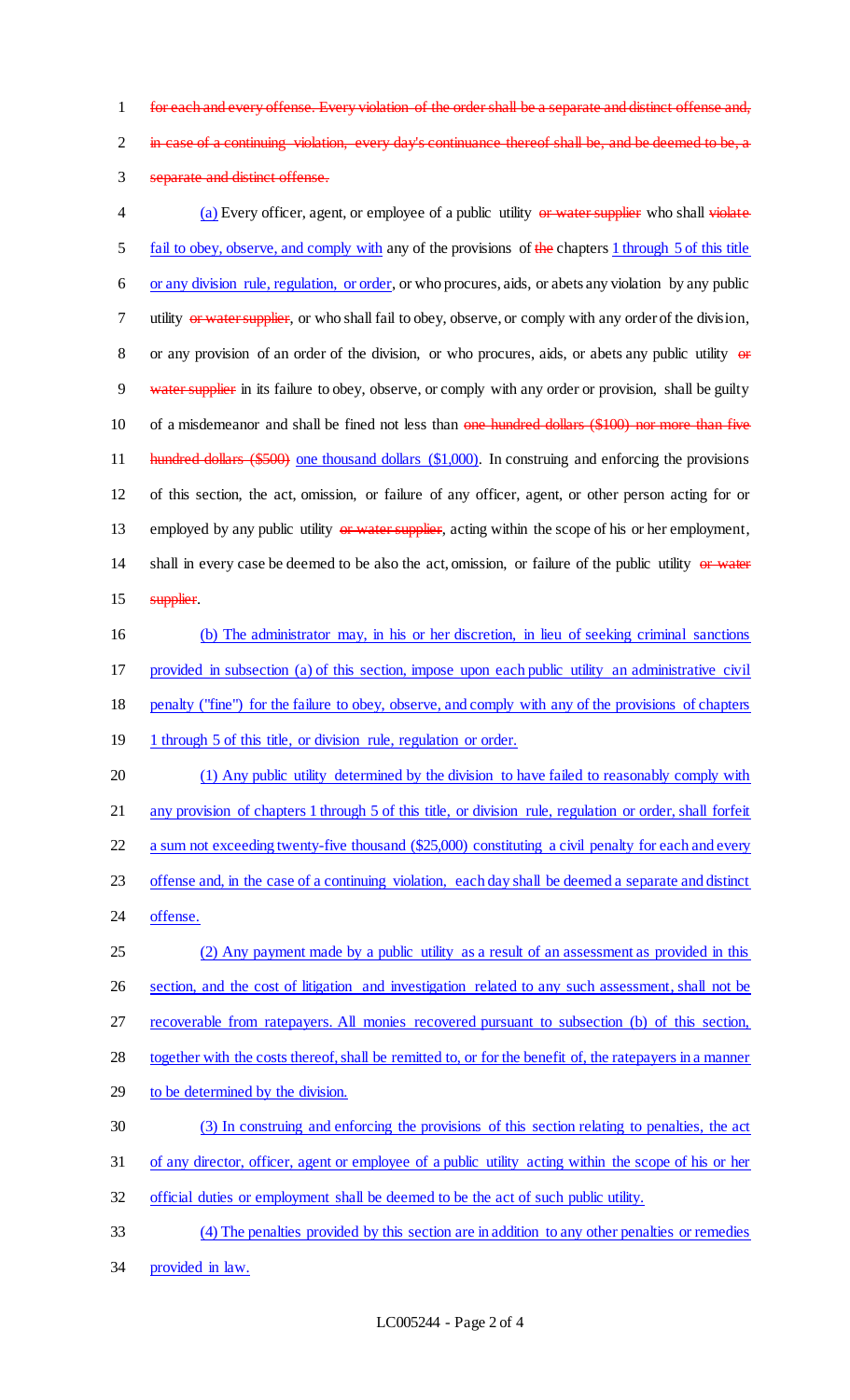1 SECTION 3. This act shall take effect upon passage.

======== LC005244 ========